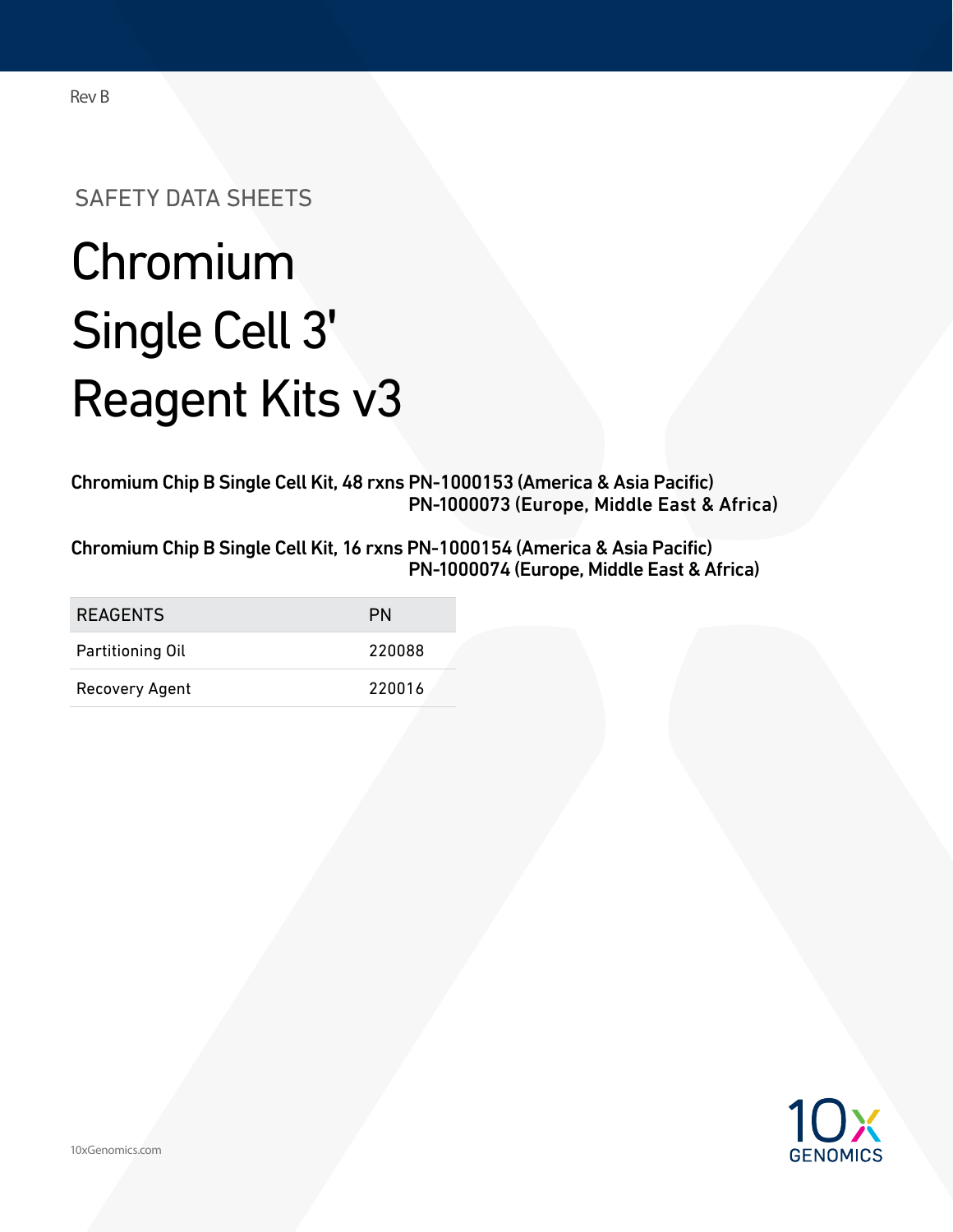



*OSHA HazCom Standard 29 CFR 1910.1200(g) and GHS Rev 03.*

*1* **Identification** 

· *Product Identifier*

*Issue date 10/06/2016 Reviewed on 10/06/2016*

| · Trade name: Partitioning Oil<br>· Product Number:<br>220017<br>220088                                                    | · Relevant identified uses of the substance or mixture and uses advised against:<br>· Product Description No further relevant information                                                                                                                                                                                                                                                                                                                                                                                                                                        |  |
|----------------------------------------------------------------------------------------------------------------------------|----------------------------------------------------------------------------------------------------------------------------------------------------------------------------------------------------------------------------------------------------------------------------------------------------------------------------------------------------------------------------------------------------------------------------------------------------------------------------------------------------------------------------------------------------------------------------------|--|
| · Manufacturer/Supplier:<br>10X Genomics<br>7068 Koll Center Parkway<br>Suite 401<br>Pleasanton, CA 94566<br>1925 401 7300 | Details of the Supplier of the Safety Data Sheet:<br>Emergency telephone number: 1 925 401 7300                                                                                                                                                                                                                                                                                                                                                                                                                                                                                  |  |
| 2 Hazard(s) Identification                                                                                                 |                                                                                                                                                                                                                                                                                                                                                                                                                                                                                                                                                                                  |  |
|                                                                                                                            | Classification of the substance or mixture:                                                                                                                                                                                                                                                                                                                                                                                                                                                                                                                                      |  |
| GHS07                                                                                                                      |                                                                                                                                                                                                                                                                                                                                                                                                                                                                                                                                                                                  |  |
| Skin Irrit. 2                                                                                                              | H315 Causes skin irritation.                                                                                                                                                                                                                                                                                                                                                                                                                                                                                                                                                     |  |
| Eye Irrit. 2B                                                                                                              | H320 Causes eye irritation.<br>Aquatic Chronic 4 H413 May cause long lasting harmful effects to aquatic life.                                                                                                                                                                                                                                                                                                                                                                                                                                                                    |  |
| <b>GHS label elements</b><br>· Hazard pictograms:<br>GHS07                                                                 | The substance is classified and labeled according to the Globally Harmonized System (GHS).                                                                                                                                                                                                                                                                                                                                                                                                                                                                                       |  |
| Signal word: Warning<br>· Hazard statements:                                                                               |                                                                                                                                                                                                                                                                                                                                                                                                                                                                                                                                                                                  |  |
| H413<br>· Precautionary statements:                                                                                        | H315+H320 Causes skin and eye irritation.<br>May cause long lasting harmful effects to aquatic life.                                                                                                                                                                                                                                                                                                                                                                                                                                                                             |  |
| P260<br>P280<br>P273<br>P264<br>P321<br>P332+P313<br>P337+P313                                                             | Do not breathe dust/fume/gas/mist/vapors/spray.<br>Wear protective gloves/protective clothing/eye protection/face protection.<br>Avoid release to the environment.<br>Wash thoroughly after handling.<br>P305+P351+P338 If in eyes: Rinse cautiously with water for several minutes. Remove contact lenses, if<br>present and easy to do. Continue rinsing.<br>Specific treatment (see supplementary first aid instructions on this Safety Data Sheet).<br>If skin irritation occurs: Get medical advice/attention.<br>If eye irritation persists: Get medical advice/attention. |  |
| P302+P352                                                                                                                  | IF ON SKIN: Wash with plenty of water.<br>(Contd. on page 2)                                                                                                                                                                                                                                                                                                                                                                                                                                                                                                                     |  |
|                                                                                                                            |                                                                                                                                                                                                                                                                                                                                                                                                                                                                                                                                                                                  |  |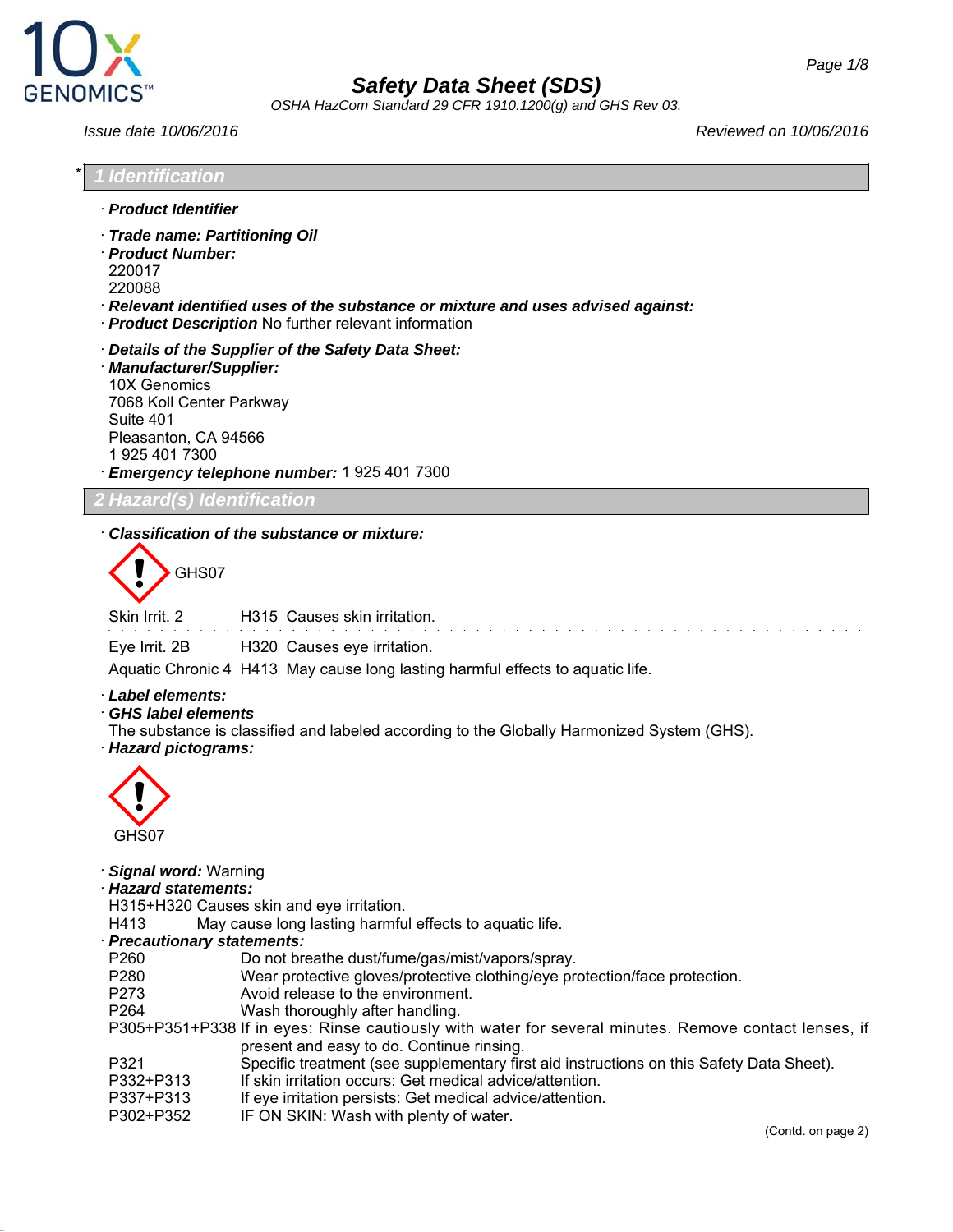

*OSHA HazCom Standard 29 CFR 1910.1200(g) and GHS Rev 03.*

#### *Trade name: Partitioning Oil*

*Issue date 10/06/2016 Reviewed on 10/06/2016*

P362+P364 Take off contaminated clothing and wash it before reuse. P501 Dispose of contents/container in accordance with local/regional/national/international regulations.

· *Unknown acute toxicity:*

100 % of the mixture consists of component(s) of unknown toxicity.

- · *Classification system:*
- · *NFPA ratings (scale 0 4)*

1 0  $\overline{\mathbf{0}}$ Health  $= 1$  $Fire = 0$ Reactivity =  $0$ 

· *HMIS-ratings (scale 0 - 4)*



· *Hazard(s) not otherwise classified (HNOC):* None known

*3 Composition/Information on Ingredients*

- · *Chemical characterization: Substance*
- · *CAS No. Description* **Proprietary**
- · *Additonal information:*

Trade secret made in accordance with paragraph (i) of §1910.1200 of 29 CFR 1910.1200, the OSHA Hazard Communication Standard and U.S. Code of Federal Regulations.

#### *4 First-Aid Measures*

- · *Description of first aid measures:*
- · *After inhalation:* Supply fresh air; consult doctor in case of complaints.
- · *After skin contact:*
- Immediately wash with water and soap and rinse thoroughly.

If skin irritation occurs, consult a doctor.

- · *After eye contact:*
- Rinse opened eye for several minutes under running water.
- If eye irritation occurs, consult a doctor.
- · *After swallowing:* If swallowed and symptoms occur, consult a doctor.
- · *Information for doctor:*
- · *Most important symptoms and effects, both acute and delayed:* No further relevant information available.
- · *Indication of any immediate medical attention and special treatment needed:* No further relevant information available.

## *5 Fire-Fighting Measures*

- · *Extinguishing media:*
- · *Suitable extinguishing agents:*
- CO₂, extinguishing powder or water spray. Fight larger fires with water spray or alcohol resistant foam.
- · *Special hazards arising from the substance or mixture:* No further relevant information available.

(Contd. on page 3)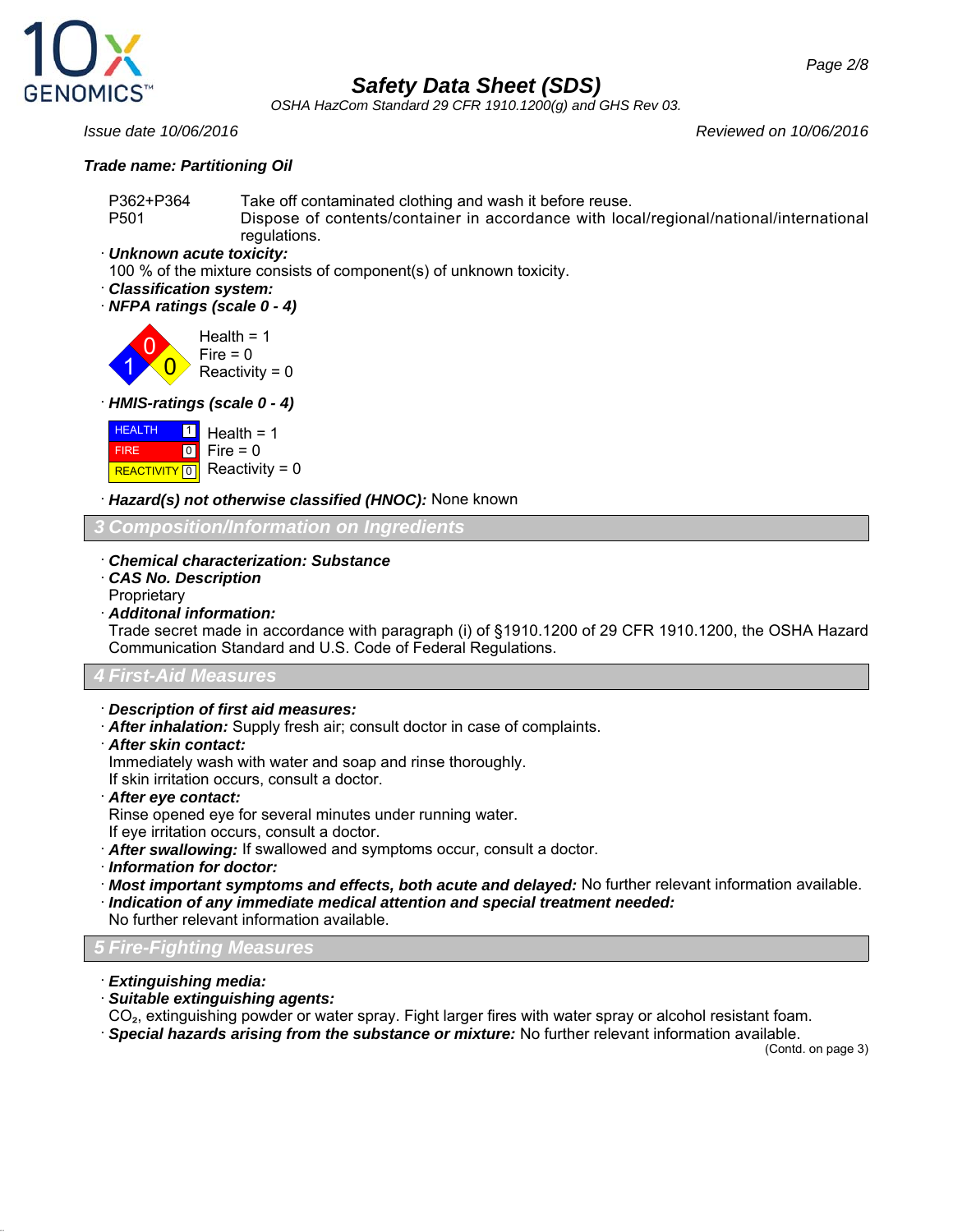

*OSHA HazCom Standard 29 CFR 1910.1200(g) and GHS Rev 03.*

*Issue date 10/06/2016 Reviewed on 10/06/2016*

#### *Trade name: Partitioning Oil*

- · *Advice for firefighters:*
- · *Protective equipment:*

As in any fire, wear self-contained breathing apparatus pressure-demand (NIOSH approved or equivalent) and full protective gear to prevent contact with skin and eyes.

#### *6 Accidental Release Measures*

- · *Personal precautions, protective equipment and emergency procedures:* Wear protective equipment. Keep unprotected persons away.
- · *Environmental precautions:*

Inform respective authorities in case of seepage into water course or sewage system. Do not allow to enter sewers/surface or ground water.

· *Methods and material for containment and cleaning up:* Absorb with liquid-binding material (i.e. sand, diatomite, acid binders, universal binders, sawdust). Dispose of the collected material according to regulations.

#### · *Reference to other sections:*

See Section 7 for information on safe handling.

See Section 8 for information on personal protection equipment.

See Section 13 for disposal information.

#### *7 Handling and Storage*

- · *Handling*
- · *Precautions for safe handling:* No special precautions are necessary if used correctly.
- · *Information about protection against explosions and fires:* No special measures required.
- · *Conditions for safe storage, including any incompatibilities:*
- · *Storage*
- · *Requirements to be met by storerooms and receptacles:* Store in the original container.
- · *Information about storage in one common storage facility:* Not required.
- · *Further information about storage conditions:* None.
- · *Specific end use(s):* No further relevant information available.
- *8 Exposure Controls/Personal Protection*
- · *Additional information about design of technical systems:* Does not apply.
- · *Control parameters:*
- · *Components with occupational exposure limits:*
- · *Additional information:* The lists that were valid during the creation of this SDS were used as basis.
- · *Exposure controls:*
- · *Personal protective equipment:*
- · *General protective and hygienic measures:*
- The usual precautionary measures for handling chemicals should be followed.
- Wash hands before breaks and at the end of work.
- · *Breathing equipment:* Not required.
- · *Protection of hands:*



Protective gloves

The glove material has to be impermeable and resistant to the product/ the substance/ the preparation. Due to missing tests no recommendation to the glove material can be given for the product/ the preparation/ the chemical mixture.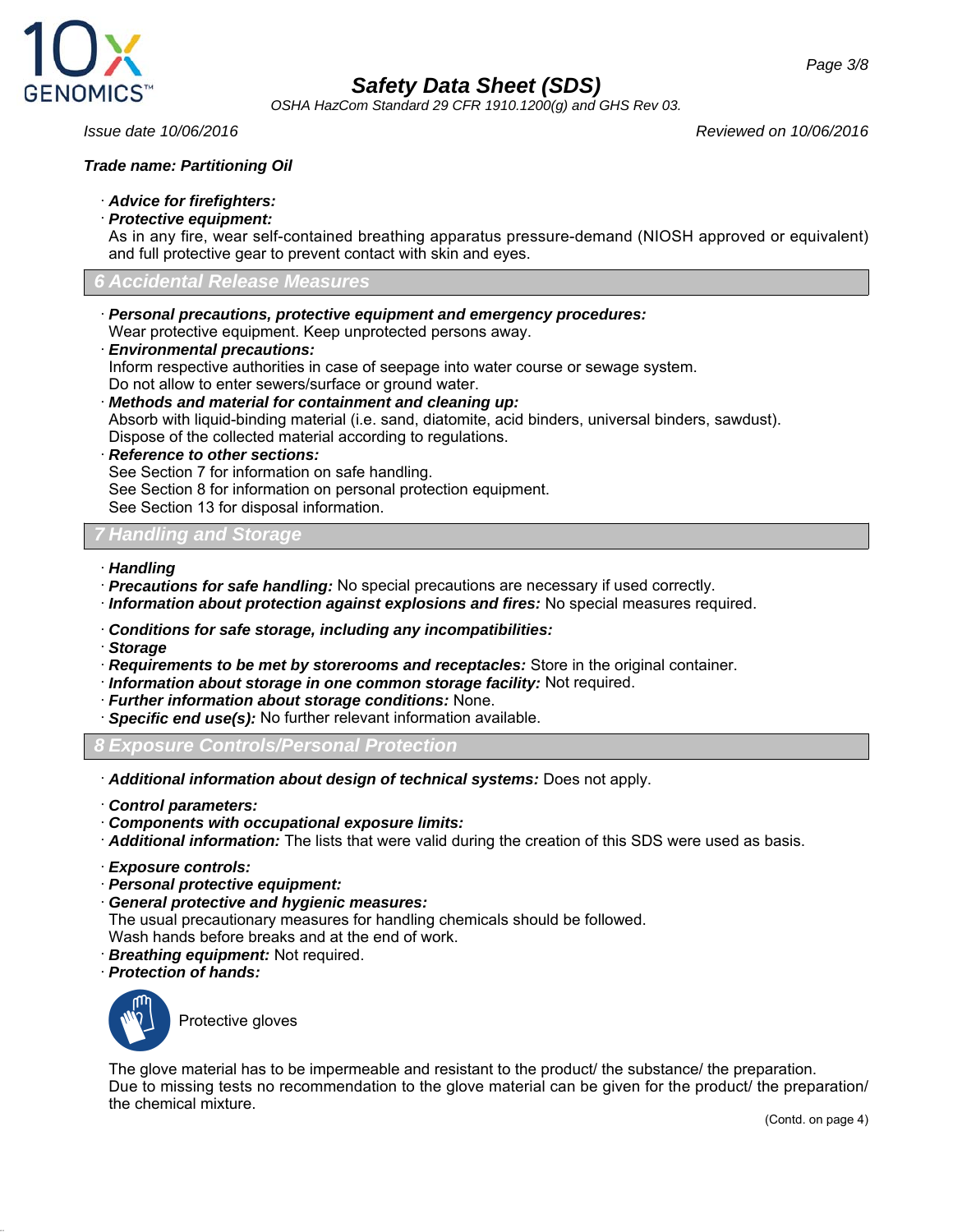

*OSHA HazCom Standard 29 CFR 1910.1200(g) and GHS Rev 03.*

*Issue date 10/06/2016 Reviewed on 10/06/2016*

#### *Trade name: Partitioning Oil*

Select glove material based on penetration times, rates of diffusion and degradation.

#### · *Material of gloves:*

The selection of the suitable gloves does not only depend on the material, but also on further marks of quality and varies from manufacturer to manufacturer.

#### · *Penetration time of glove material:*

The exact break-through time has to be determined and observed by the manufacturer of the protective gloves.

· *Eye protection:*



Goggles recommended during refilling.

#### *9 Physical and Chemical Properties*

| · Appearance:                       |                                               |
|-------------------------------------|-----------------------------------------------|
| Form:                               | Liquid                                        |
| Color:                              | Colorless                                     |
|                                     | Almost clear, colorless                       |
| · Odor:<br>Odor threshold:          | Odorless<br>Not determined.                   |
|                                     |                                               |
| · pH-value:                         | Not determined.                               |
| Change in condition                 |                                               |
| <b>Melting point/Melting range:</b> | Not determined.                               |
| <b>Boiling point/Boiling range:</b> | Not determined.                               |
| · Flash point:                      | None                                          |
| · Flammability (solid, gaseous):    | Not applicable.                               |
| · Ignition temperature:             |                                               |
| <b>Decomposition temperature:</b>   | Not determined.                               |
| · Auto igniting:                    | Not determined.                               |
| Danger of explosion:                | Product does not present an explosion hazard. |
| · Explosion limits:                 |                                               |
| Lower:                              | Not determined.                               |
| <b>Upper:</b>                       | Not determined.                               |
| Vapor pressure:                     | Not determined.                               |
| · Density:                          |                                               |
| <b>Relative density:</b>            | Not determined.                               |
| Vapor density:                      | Not determined.                               |
| <b>Evaporation rate:</b>            | Not determined.                               |
| · Solubility in / Miscibility with: |                                               |
| Water:                              | Not miscible or difficult to mix.             |

(Contd. on page 5)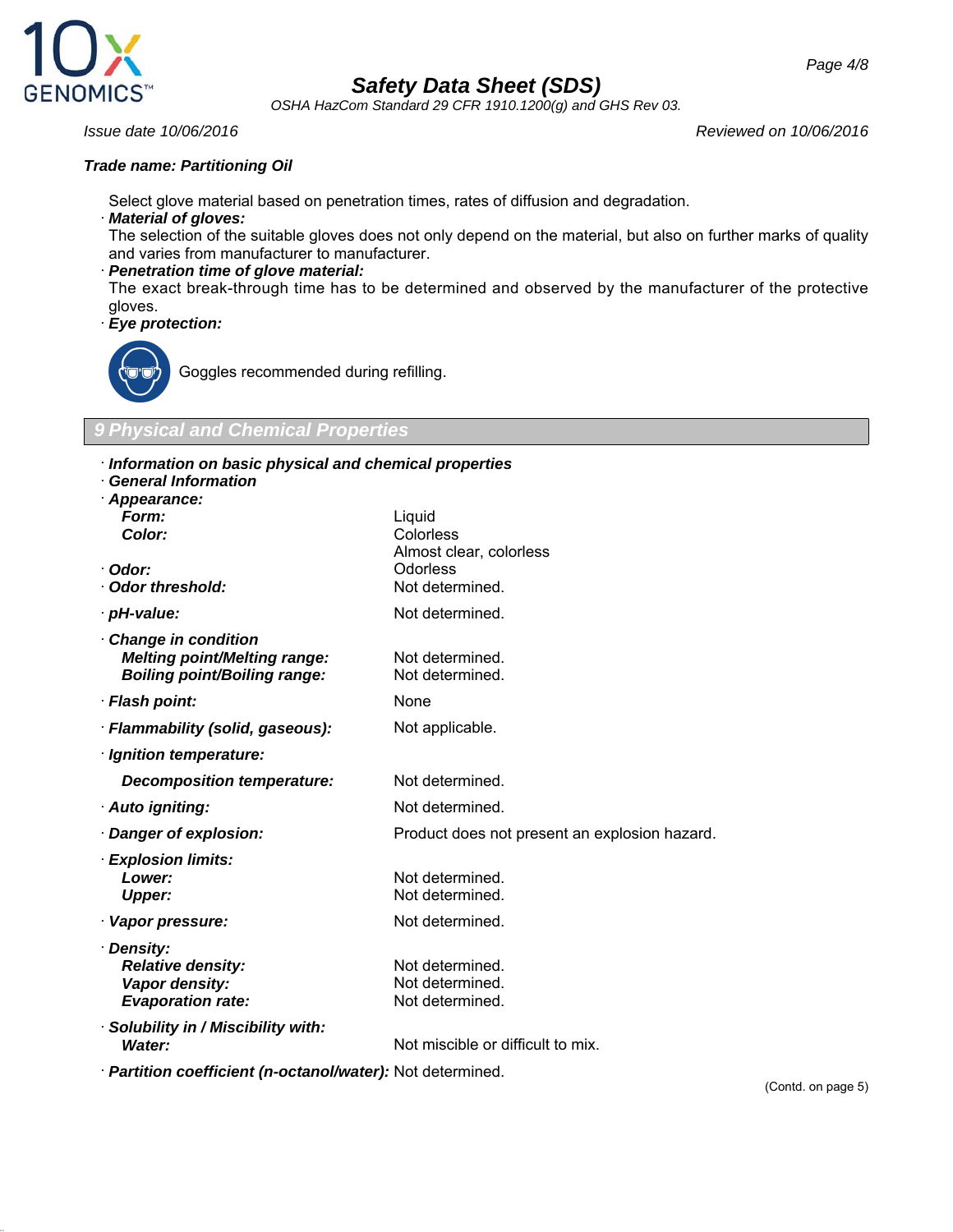

*OSHA HazCom Standard 29 CFR 1910.1200(g) and GHS Rev 03.*

#### *Trade name: Partitioning Oil*

*Issue date 10/06/2016 Reviewed on 10/06/2016*

· *Viscosity:* **Dynamic:** Not determined. **Kinematic:** Not determined. **Organic solvents:** 95 % · *Other information:* No further relevant information available.

## *Stability and Reactivi*

- · *Reactivity:* No further relevant information available.
- · *Chemical stability:* Stable under normal conditions.
- · *Thermal decomposition / conditions to be avoided:* No decomposition if used according to specifications.
- · *Possibility of hazardous reactions:* No dangerous reactions known.
- · *Conditions to avoid:* No further relevant information available.
- · *Incompatible materials:* No further relevant information available.
- · *Hazardous decomposition products:* No dangerous decomposition products known.

#### *11 Toxicological Information*

- · *Information on toxicological effects:*
- · *Acute toxicity:*
- · *Primary irritant effect:*
- · *On the skin:* No irritating effect.
- · *On the eye:* No irritating effect.
- · *Additional toxicological information:*
- · *Carcinogenic categories:*
- · *IARC (International Agency for Research on Cancer):*

Substance is not listed.

#### · *NTP (National Toxicology Program):*

Substance is not listed.

#### · *OSHA-Ca (Occupational Safety & Health Administration):*

Substance is not listed.

*12 Ecological Information*

- · *Toxicity:*
- · *Aquatic toxicity:*
- Avoid release into the environment. Runoff from fire control or dilution water may cause pollution.
- · *Persistence and degradability:* Moderately /partly biodegradable
- · *Behavior in environmental systems:*
- · *Bioaccumulative potential:* No further relevant information available.
- · *Mobility in soil:* No further relevant information available.
- · *Additional ecological information:*
- · *General notes:* Not known to be hazardous to water.
- · *Results of PBT and vPvB assessment:*
- · *PBT:* Not applicable.
- · *vPvB:* Not applicable.
- · *Other adverse effects:* No further relevant information available.

(Contd. on page 6)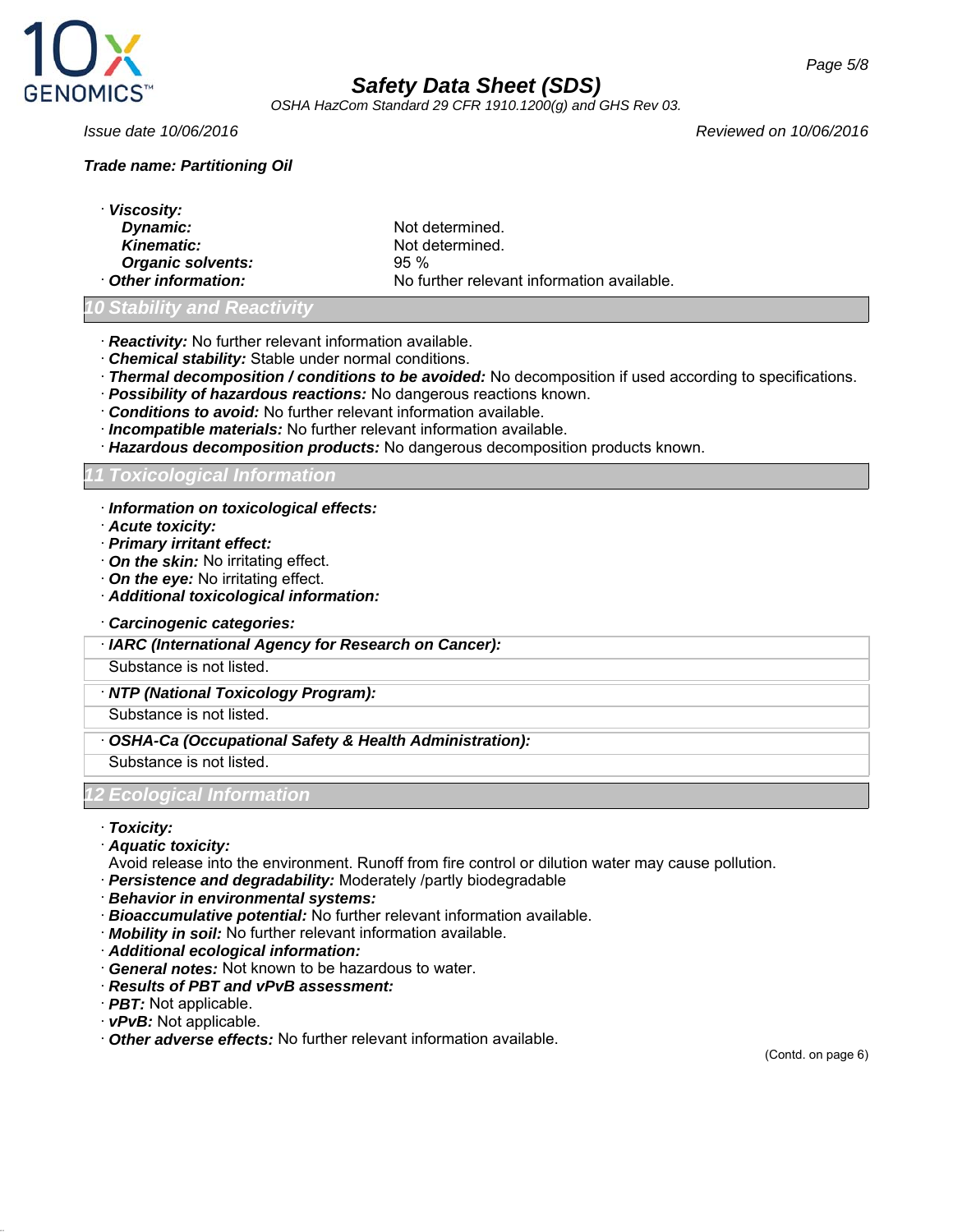

*OSHA HazCom Standard 29 CFR 1910.1200(g) and GHS Rev 03.*

*Issue date 10/06/2016 Reviewed on 10/06/2016*

#### *Trade name: Partitioning Oil*

*13 Disposal Considerations*

- · *Waste treatment methods:*
- · *Recommendation:*

Must not be disposed of together with household garbage. Do not allow product to reach sewage system.

- · *Uncleaned packagings*
- · *Recommendation:* Disposal must be made according to official regulations.

#### *14 Transport Information*

| · UN-Number:<br>· DOT, ADR, ADN, IMDG, IATA                                                | Non-Regulated Material |  |  |
|--------------------------------------------------------------------------------------------|------------------------|--|--|
| · UN proper shipping name:<br>· DOT, ADR, ADN, IMDG, IATA<br>· Transport hazard class(es): | Non-Regulated Material |  |  |
| · DOT, ADR, ADN, IMDG, IATA<br>· Class:<br>· Packing group:                                | Non-Regulated Material |  |  |
| · DOT, ADR, IMDG, IATA                                                                     | Non-Regulated Material |  |  |
| · Environmental hazards:                                                                   | Not applicable.        |  |  |
| · Special precautions for user:                                                            | Not applicable.        |  |  |
| · Transport in bulk according to Annex II of                                               |                        |  |  |
| <b>MARPOL73/78 and the IBC Code:</b>                                                       | Not applicable.        |  |  |
| · UN "Model Regulation":                                                                   | Non-Regulated Material |  |  |
| <b>15 Regulatory Information</b>                                                           |                        |  |  |

· *Safety, health and environmental regulations/legislation specific for the substance or mixture:* · *SARA (Superfund Amendments and Reauthorization):*

| SARA (Superium Amendments and Readmonization).              |                    |
|-------------------------------------------------------------|--------------------|
| Section 355 (extremely hazardous substances):               |                    |
| Substance is not listed.                                    |                    |
| Section 313 (Specific toxic chemical listings):             |                    |
| Substance is not listed.                                    |                    |
| · TSCA (Toxic Substances Control Act):                      |                    |
| Substance is listed.                                        |                    |
| California Proposition 65:                                  |                    |
| Chemicals known to cause cancer:                            |                    |
| Substance is not listed.                                    |                    |
| Chemicals known to cause reproductive toxicity for females: |                    |
| Substance is not listed.                                    |                    |
| Chemicals known to cause reproductive toxicity for males:   |                    |
| Substance is not listed.                                    |                    |
| Chemicals known to cause developmental toxicity:            |                    |
| Substance is not listed.                                    |                    |
|                                                             | (Contd. on page 7) |
|                                                             |                    |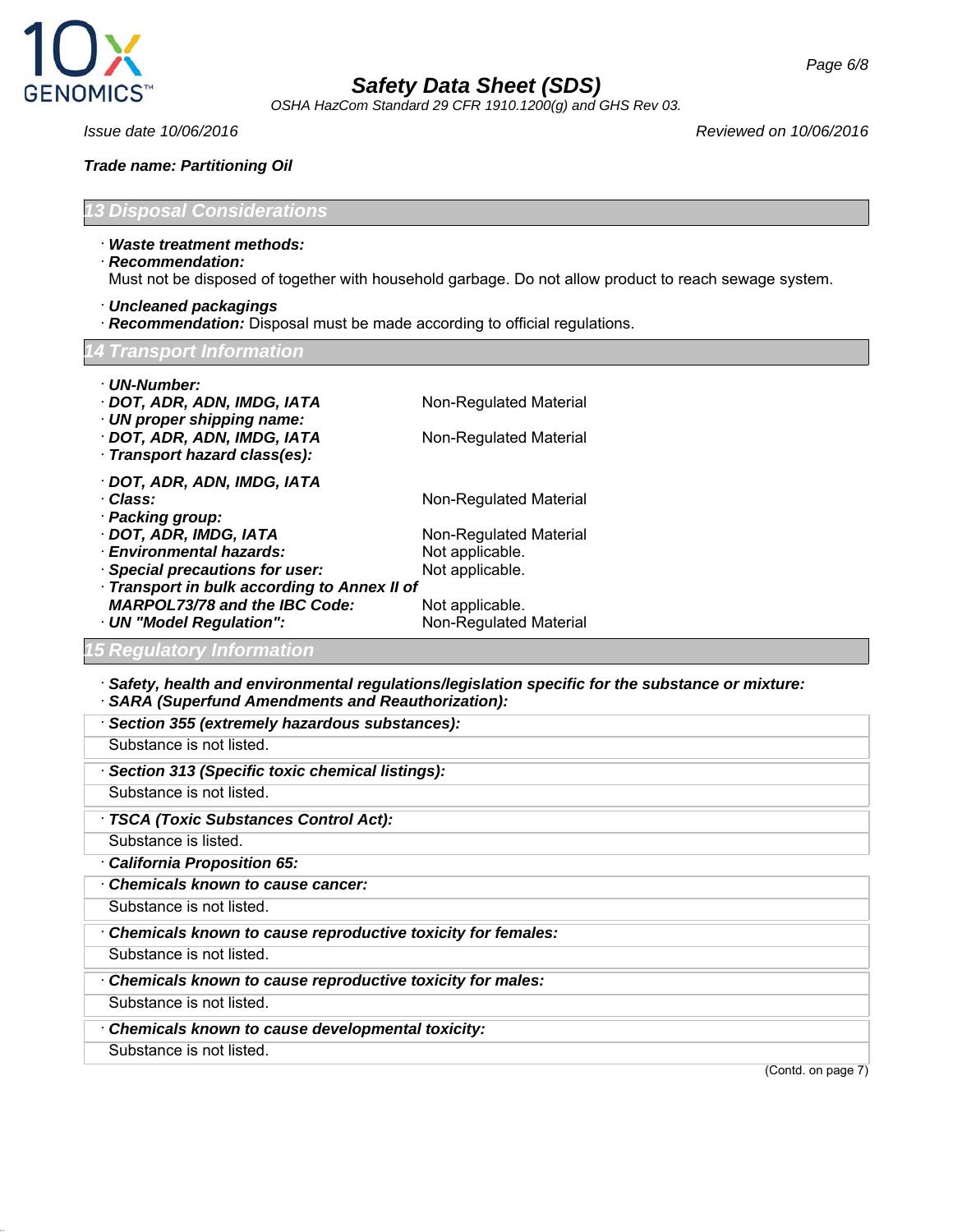

*OSHA HazCom Standard 29 CFR 1910.1200(g) and GHS Rev 03.*

#### *Trade name: Partitioning Oil*

- · *Carcinogenic categories:*
- · *EPA (Environmental Protection Agency):*

Substance is not listed.

#### · *TLV (Threshold Limit Value established by ACGIH):*

Substance is not listed.

· *NIOSH-Ca (National Institute for Occupational Safety and Health):*

Substance is not listed.

#### · *GHS label elements*

The substance is classified and labeled according to the Globally Harmonized System (GHS). · *Hazard pictograms:*



#### · *Signal word:* Warning

· *Hazard statements:*

H315+H320 Causes skin and eye irritation.

H413 May cause long lasting harmful effects to aquatic life.

#### · *Precautionary statements:*

- P260 Do not breathe dust/fume/gas/mist/vapors/spray.<br>P280 Wear protective gloves/protective clothing/eve pro
- P280 Wear protective gloves/protective clothing/eye protection/face protection.<br>P273 Avoid release to the environment.
- Avoid release to the environment.
- P264 Wash thoroughly after handling.

P305+P351+P338 If in eyes: Rinse cautiously with water for several minutes. Remove contact lenses, if present and easy to do. Continue rinsing.

- P321 Specific treatment (see supplementary first aid instructions on this Safety Data Sheet).
- P332+P313 If skin irritation occurs: Get medical advice/attention.
- P337+P313 If eye irritation persists: Get medical advice/attention.
- P302+P352 IF ON SKIN: Wash with plenty of water.
- P362+P364 Take off contaminated clothing and wash it before reuse.
- P501 Dispose of contents/container in accordance with local/regional/national/international regulations.

#### · *National regulations:*

Non-Regulated Material

· *Chemical safety assessment:* A Chemical Safety Assessment has not been carried out.

#### *16 Other Information*

The information and recommendations in this safety data sheet are, to the best of our knowledge, accurate as of the date of issue. Nothing herein shall be deemed to create warranty, expressed or implied, and shall not establish a legally valid contractual relationship. It is the responsibility of the user to determine applicability of this information and the suitability of the material or product for any particular purpose.

#### · *Date of preparation / last revision:* 10/06/2016 / 3

· *Abbreviations and acronyms:*

ADR: The European Agreement concerning the International Carriage of Dangerous Goods by Road

ADN: The European Agreement concerning the International Carriage of Dangerous Goods by Inland Waterways

- IMDG: International Maritime Code for Dangerous Goods
- DOT: US Department of Transportation

IATA: International Air Transport Association

ACGIH: American Conference of Governmental Industrial Hygienists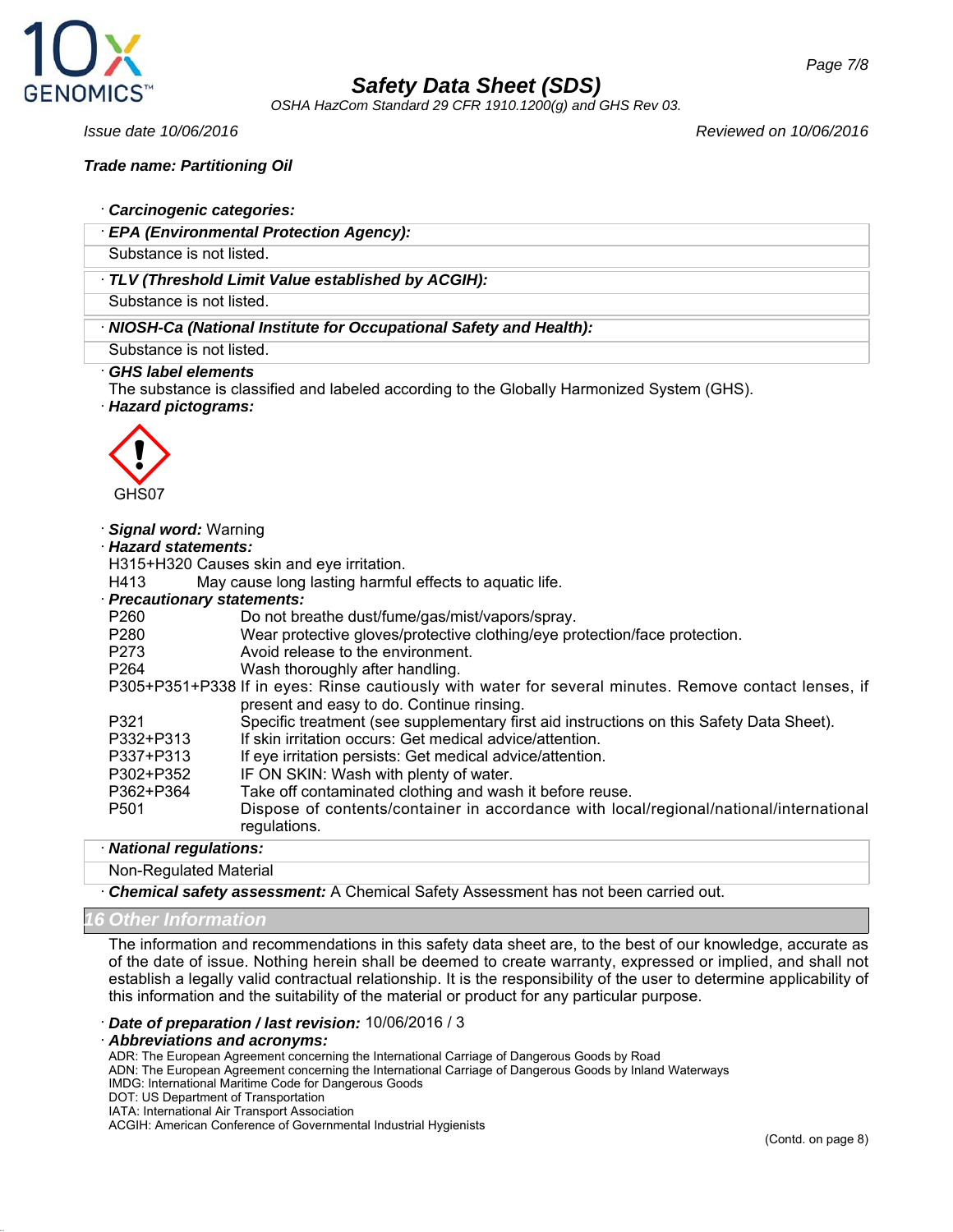

*OSHA HazCom Standard 29 CFR 1910.1200(g) and GHS Rev 03.*

*Page 8/8*

*Issue date 10/06/2016 Reviewed on 10/06/2016*

#### *Trade name: Partitioning Oil*

CAS: Chemical Abstracts Service (division of the American Chemical Society) NFPA: National Fire Protection Association (USA) HMIS: Hazardous Materials Identification System (USA) PBT: Persistent, Bioaccumulative and Toxic vPvB: very Persistent and very Bioaccumulative NIOSH: National Institute for Occupational Safety OSHA: Occupational Safety & Health TLV: Threshold Limit Value PEL: Permissible Exposure Limit REL: Recommended Exposure Limit Skin Irrit. 2: Skin corrosion/irritation – Category 2 Eye Irrit. 2B: Serious eye damage/eye irritation – Category 2B Aquatic Chronic 4: Hazardous to the aquatic environment - long-term aquatic hazard – Category 4 · *\* Data compared to the previous version altered.* SDS created by MSDS Authoring Services www.msdsauthoring.com +1-877-204-9106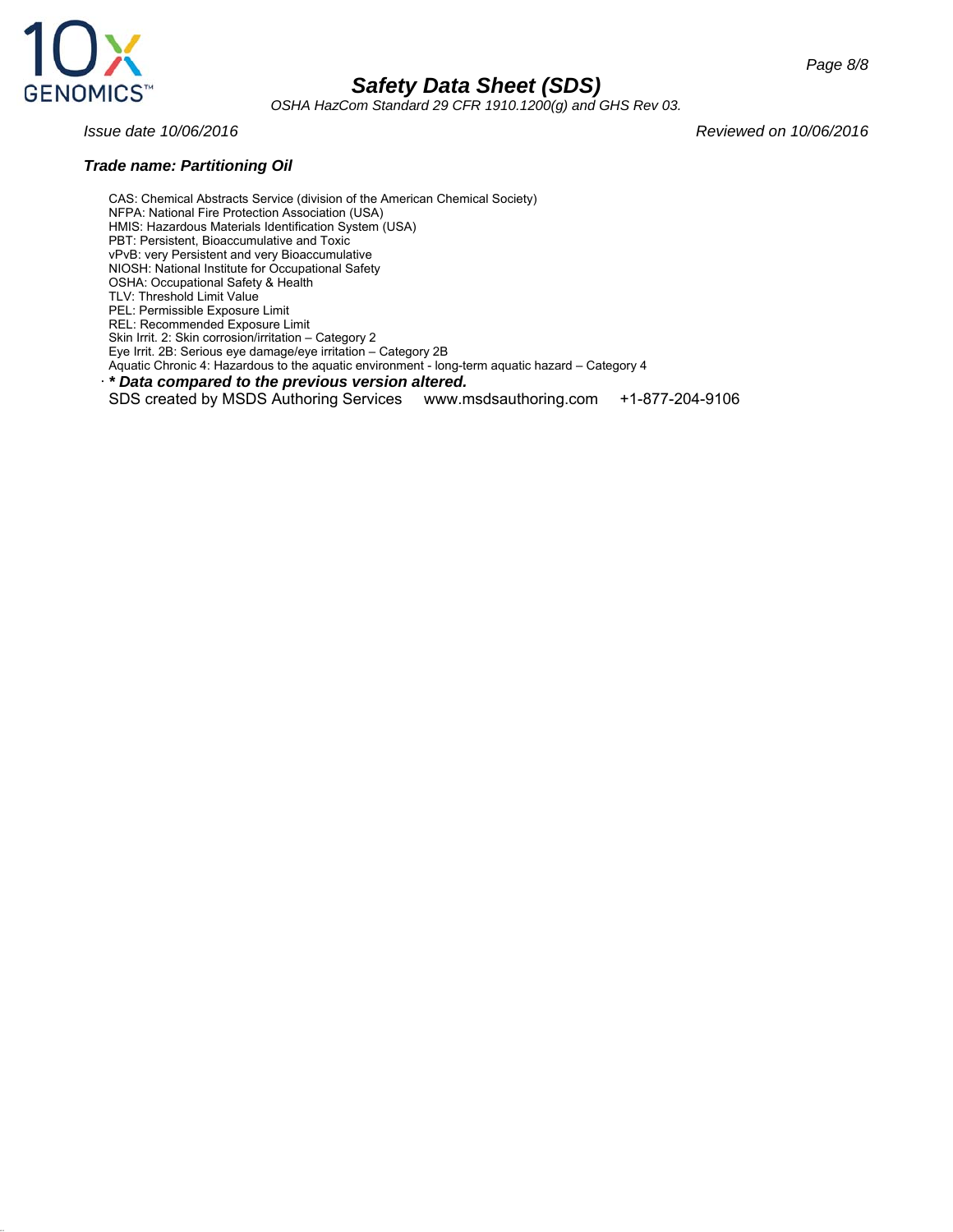

*OSHA HazCom Standard 29 CFR 1910.1200(g) and GHS Rev 03.*

*Issue date 02/01/2016 Reviewed on 02/01/2016*

| * 1 Identification |
|--------------------|
|--------------------|

- · *Product Identifier*
- · *Trade name: Recovery Agent*
- · *Product Number:* 220016
- · *Relevant identified uses of the substance or mixture and uses advised against:*
- · *Product Description* No further relevant information
- · *Details of the Supplier of the Safety Data Sheet:* · *Manufacturer/Supplier:* 10X Genomics 7068 Koll Center Parkway

Suite 401 Pleasanton, CA 94566

· *Emergency telephone number:* 1 925 401 7300

\* *2 Hazard(s) Identification*

#### · *Classification of the substance or mixture:*

GHS07

Skin Irrit. 2 H315 Causes skin irritation.

Eye Irrit. 2A H319 Causes serious eye irritation.

STOT SE 3 H335 May cause respiratory irritation.

Flam. Liq. 4 H227 Combustible liquid.

· *Label elements:*

· *GHS label elements*

The substance is classified and labeled according to the Globally Harmonized System (GHS). · *Hazard pictograms:*



· *Signal word:* Warning

· *Hazard-determining components of labeling:*

**Proprietary** 

· *Hazard statements:* Combustible liquid. Causes skin irritation. Causes serious eye irritation. May cause respiratory irritation. · *Precautionary statements:*

Keep away from flames and hot surfaces. – No smoking. Avoid breathing dust/fume/gas/mist/vapors/spray. Use only outdoors or in a well-ventilated area. Wear protective gloves / eye protection / face protection. Wear protective gloves. Wear eye protection / face protection.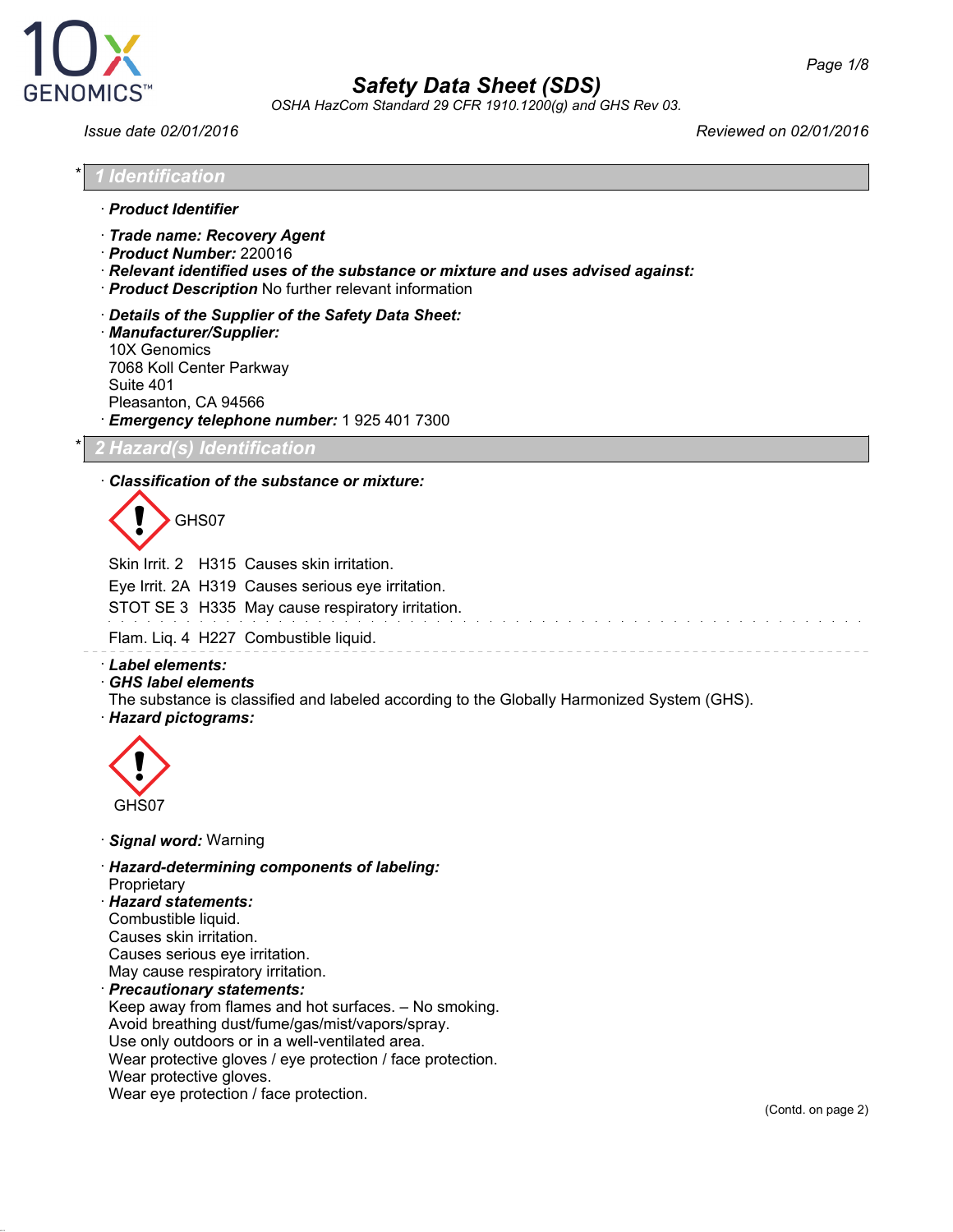

*OSHA HazCom Standard 29 CFR 1910.1200(g) and GHS Rev 03.*

*Page 2/8*

*Issue date 02/01/2016 Reviewed on 02/01/2016*

#### *Trade name: Recovery Agent*

Wash thoroughly after handling. If in eyes: Rinse cautiously with water for several minutes. Remove contact lenses, if present and easy to do. Continue rinsing. Specific treatment (see supplementary first aid instructions on this Safety Data Sheet). IF INHALED: Remove person to fresh air and keep comfortable for breathing. Call a POISON CENTER/doctor if you feel unwell. If skin irritation occurs: Get medical advice/attention. If eye irritation persists: Get medical advice/attention. In case of fire: Use for extinction: CO2, powder or water spray. IF ON SKIN: Wash with plenty of water. Take off contaminated clothing and wash it before reuse. Store locked up. Store in a well-ventilated place. Keep container tightly closed. Store in a well-ventilated place. Keep cool. Dispose of contents/container in accordance with local/regional/national/international regulations. · *Unknown acute toxicity:* 0 % of the mixture consists of component(s) of unknown toxicity. · *Classification system:* · *NFPA ratings (scale 0 - 4)* 2 2  $\overline{0}$  $Health = 2$  $Fire = 2$ Reactivity =  $0$ 

· *HMIS-ratings (scale 0 - 4)*



· *Hazard(s) not otherwise classified (HNOC):* None known

\* *3 Composition/Information on Ingredients*

#### · *Chemical characterization: Substance*

· *CAS No. Description*

**Proprietary** 

· *Additonal information:*

Trade secret made in accordance with paragraph (i) of §1910.1200 of 29 CFR 1910.1200, the OSHA Hazard Communication Standard and U.S. Code of Federal Regulations.

*4 First-Aid Measures*

- · *Description of first aid measures:*
- · *After inhalation:* Supply fresh air; consult doctor in case of complaints.
- · *After skin contact:* Generally the product does not irritate the skin.
- · *After eye contact:* Rinse opened eye for several minutes under running water.
- · *After swallowing:* If swallowed and symptoms occur, consult a doctor.
- · *Information for doctor:*
- · *Most important symptoms and effects, both acute and delayed:* No further relevant information available.
- · *Indication of any immediate medical attention and special treatment needed:* No further relevant information available.

(Contd. on page 3)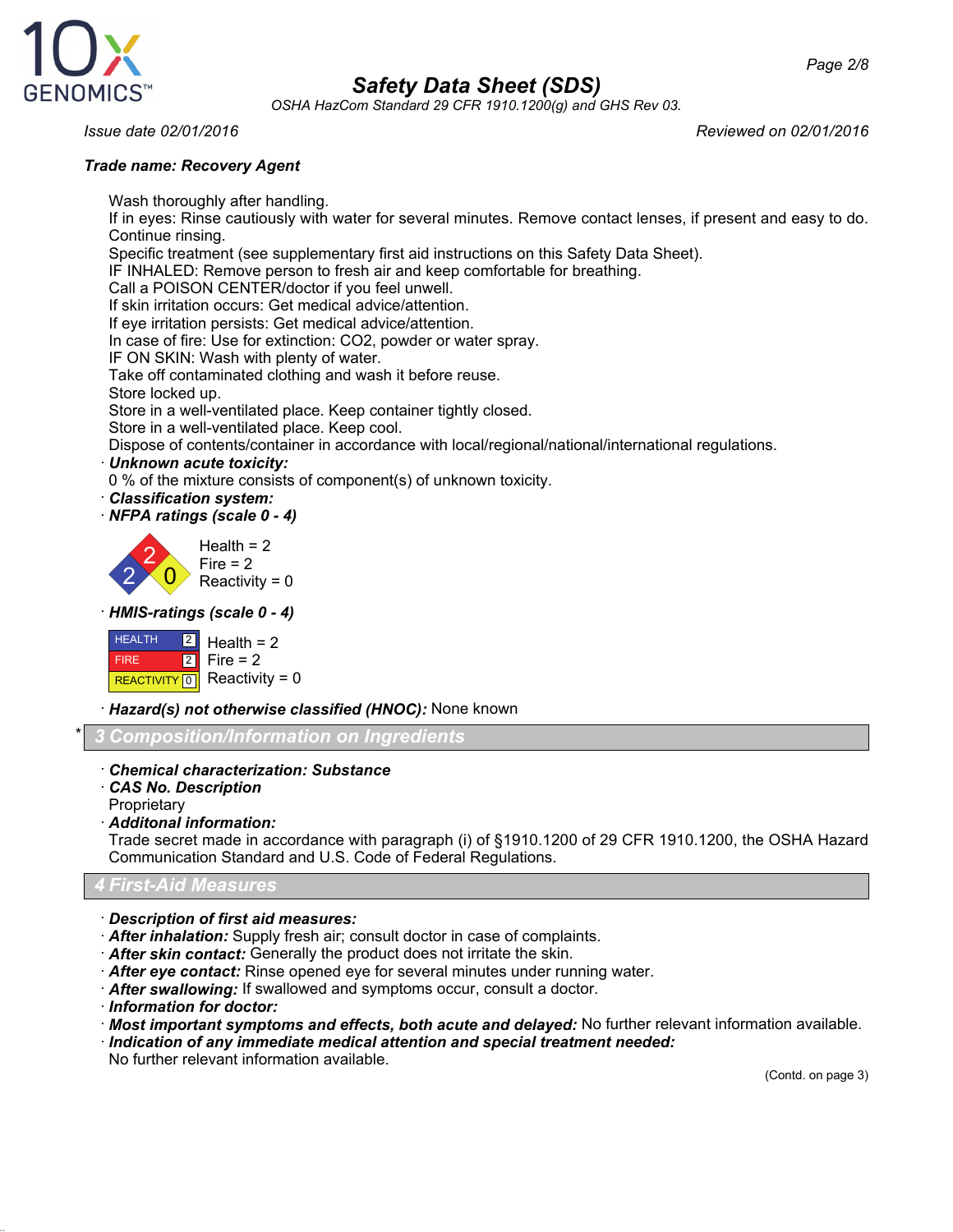

*OSHA HazCom Standard 29 CFR 1910.1200(g) and GHS Rev 03.*

*Issue date 02/01/2016 Reviewed on 02/01/2016*

#### *Trade name: Recovery Agent*

#### *5 Fire-Fighting Measures*

- · *Extinguishing media:*
- · *Suitable extinguishing agents:*

CO₂, extinguishing powder or water spray. Fight larger fires with water spray or alcohol resistant foam.

· *Special hazards arising from the substance or mixture:*

Combustible liquid. Vapors can travel to a source of ignition and flash back.

Explosive mixtures may occur at temperatures at or above flashpoint.

- · *Advice for firefighters:*
- · *Protective equipment:*

As in any fire, wear self-contained breathing apparatus pressure-demand (NIOSH approved or equivalent) and full protective gear to prevent contact with skin and eyes.

#### \* *6 Accidental Release Measures*

· *Personal precautions, protective equipment and emergency procedures:* Not required.

Wear protective equipment. Keep unprotected persons away.

· *Environmental precautions:* Do not allow to enter sewers/ surface or ground water.

· *Methods and material for containment and cleaning up:*

Absorb with liquid-binding material (i.e. sand, diatomite, acid binders, universal binders, sawdust).

Dispose of the collected material according to regulations.

· *Reference to other sections:*

See Section 7 for information on safe handling.

See Section 8 for information on personal protection equipment.

See Section 13 for disposal information.

#### *7 Handling and Storage*

- · *Handling*
- · *Precautions for safe handling:* No special precautions are necessary if used correctly.
- · *Information about protection against explosions and fires:* Protect from heat.
- · *Conditions for safe storage, including any incompatibilities:*
- · *Storage*
- · *Requirements to be met by storerooms and receptacles:* Store in the original container.
- · *Information about storage in one common storage facility:* Not required.
- · *Further information about storage conditions:* Protect from heat and direct sunlight.
- · *Specific end use(s):* No further relevant information available.

#### \* *8 Exposure Controls/Personal Protection*

· *Additional information about design of technical systems:* Does not apply.

- · *Control parameters:*
- · *Components with occupational exposure limits:*
- · *Additional information:* The lists that were valid during the creation of this SDS were used as basis.
- · *Exposure controls:*
- · *Personal protective equipment:*
- · *General protective and hygienic measures:* The usual precautionary measures for handling chemicals should be followed. Wash hands before breaks and at the end of work.
- · *Breathing equipment:* Not required.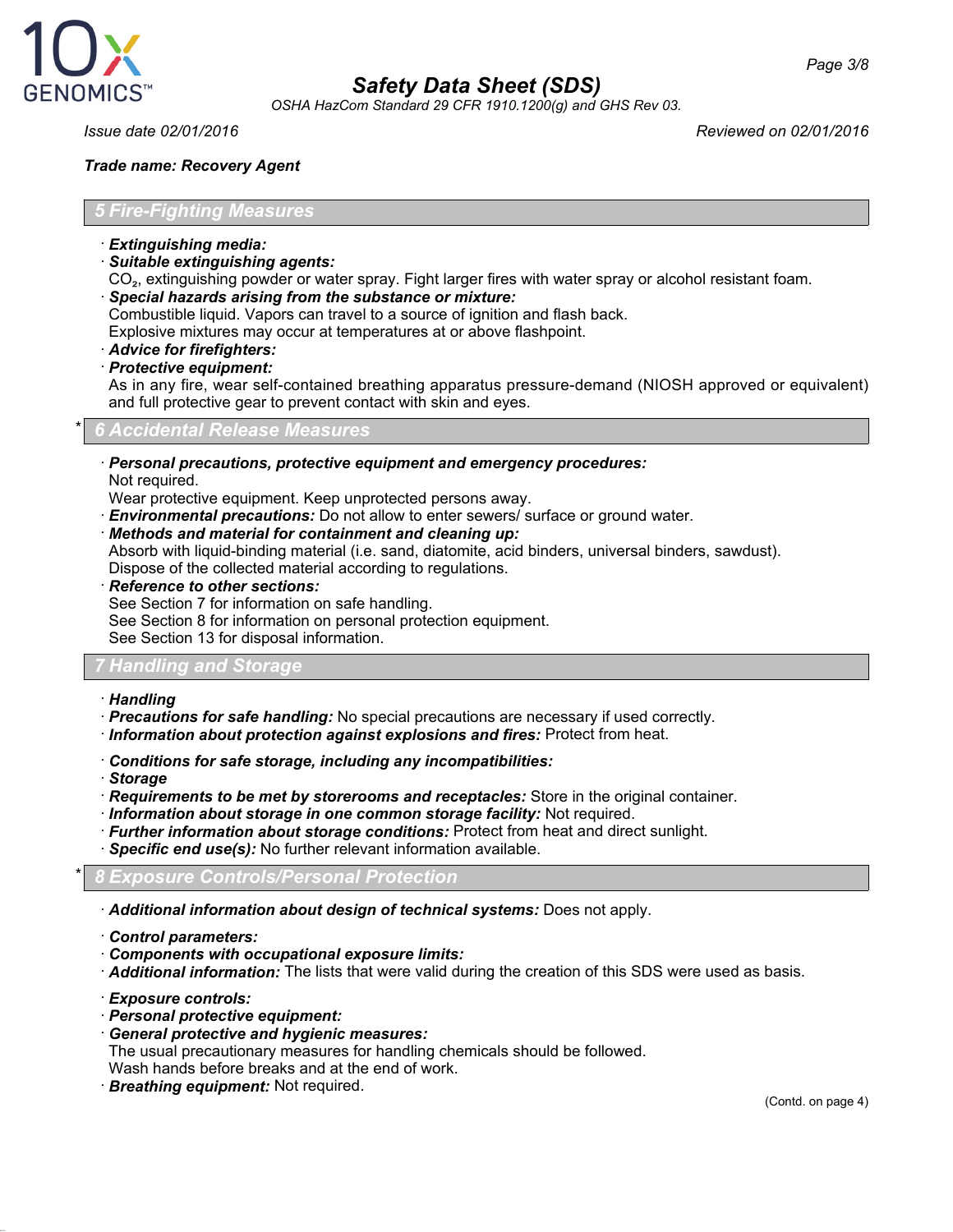

*OSHA HazCom Standard 29 CFR 1910.1200(g) and GHS Rev 03.*

*Issue date 02/01/2016 Reviewed on 02/01/2016*

#### *Trade name: Recovery Agent*

#### · *Protection of hands:*



Protective gloves

The glove material has to be impermeable and resistant to the product/ the substance/ the preparation. Due to missing tests no recommendation to the glove material can be given for the product/ the preparation/ the chemical mixture.

Select glove material based on penetration times, rates of diffusion and degradation.

· *Material of gloves:*

The selection of the suitable gloves does not only depend on the material, but also on further marks of quality and varies from manufacturer to manufacturer.

· *Penetration time of glove material:*

The exact break-through time has to be determined and observed by the manufacturer of the protective gloves.

#### · *Eye protection:*



Safety glasses recommended.

#### \* *9 Physical and Chemical Properties*

| Information on basic physical and chemical properties<br>$\cdot$ General Information<br>· Appearance: |                                                                              |
|-------------------------------------------------------------------------------------------------------|------------------------------------------------------------------------------|
| Form:<br>Color:<br>· Odor:<br>· Odor threshold:                                                       | Liquid<br>Colorless<br>Violet/pinkish/fuchsia<br>Odorless<br>Not determined. |
| · pH-value:                                                                                           | Acidic                                                                       |
| · Change in condition<br><b>Melting point/Melting range:</b><br><b>Boiling point/Boiling range:</b>   | Not determined.<br>Not determined.                                           |
| · Flash point:                                                                                        | Not determined                                                               |
| · Flammability (solid, gaseous):                                                                      | Not applicable.                                                              |
| · Ignition temperature:                                                                               |                                                                              |
| <b>Decomposition temperature:</b>                                                                     | Not determined.                                                              |
| · Auto igniting:                                                                                      | Not determined.                                                              |
| · Danger of explosion:                                                                                | Not determined.                                                              |
| · Explosion limits:<br>Lower:<br><b>Upper:</b>                                                        | Not determined.<br>Not determined.                                           |
| · Vapor pressure:                                                                                     | Not determined.                                                              |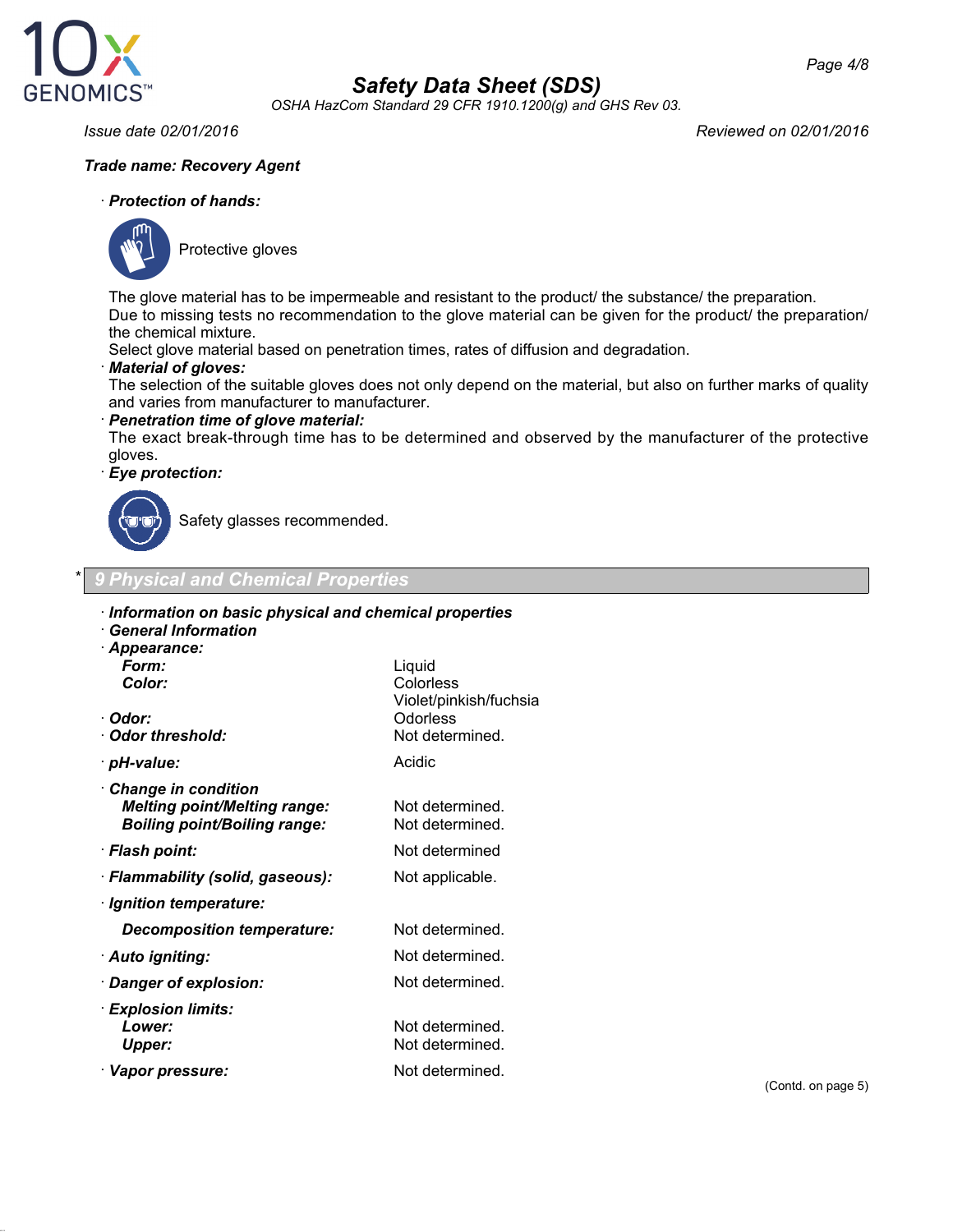

*OSHA HazCom Standard 29 CFR 1910.1200(g) and GHS Rev 03.*

· *Viscosity:*

#### *Trade name: Recovery Agent*

| · Density:                       |                 |
|----------------------------------|-----------------|
| <b>Relative density:</b>         | Not determined. |
| Vapor density:                   | Not determined. |
| <b>Evaporation rate:</b>         | Not determined. |
| Colubility in (Mionibility with) |                 |

· *Solubility in / Miscibility with:* **Water:** Not miscible

· *Partition coefficient (n-octanol/water):* Not determined.

| · VISCOSITV:       |                                            |
|--------------------|--------------------------------------------|
| Dynamic:           | Not determined.                            |
| <i>Kinematic:</i>  | Not determined.                            |
| Other information: | No further relevant information available. |

#### *10 Stability and Reactivity*

· *Reactivity:* No further relevant information available.

- · *Chemical stability:* Stable under normal conditions.
- · *Thermal decomposition / conditions to be avoided:* No decomposition if used according to specifications.
- · *Possibility of hazardous reactions:* No dangerous reactions known.
- · *Conditions to avoid:* No further relevant information available.
- · *Incompatible materials:* No further relevant information available.
- · *Hazardous decomposition products:* No dangerous decomposition products known.

#### *11 Toxicological Information*

- · *Information on toxicological effects:*
- · *Acute toxicity:*
- · *Primary irritant effect:*
- · *On the skin:* No irritating effect.
- · *On the eye:* No irritating effect.
- · *Additional toxicological information:*
- · *Carcinogenic categories:*
- · *IARC (International Agency for Research on Cancer):*
- Substance is not listed.
- · *NTP (National Toxicology Program):*

Substance is not listed.

· *OSHA-Ca (Occupational Safety & Health Administration):*

Substance is not listed.

### *12 Ecological Information*

#### · *Toxicity:*

- · *Aquatic toxicity:* No further relevant information available.
- · *Persistence and degradability:* No further relevant information available.
- · *Behavior in environmental systems:*
- · *Bioaccumulative potential:* No further relevant information available.
- · *Mobility in soil:* No further relevant information available.
- · *Additional ecological information:*
- · *General notes:* Not known to be hazardous to water.
- · *Results of PBT and vPvB assessment:*
- · *PBT:* Not applicable.

*Issue date 02/01/2016 Reviewed on 02/01/2016*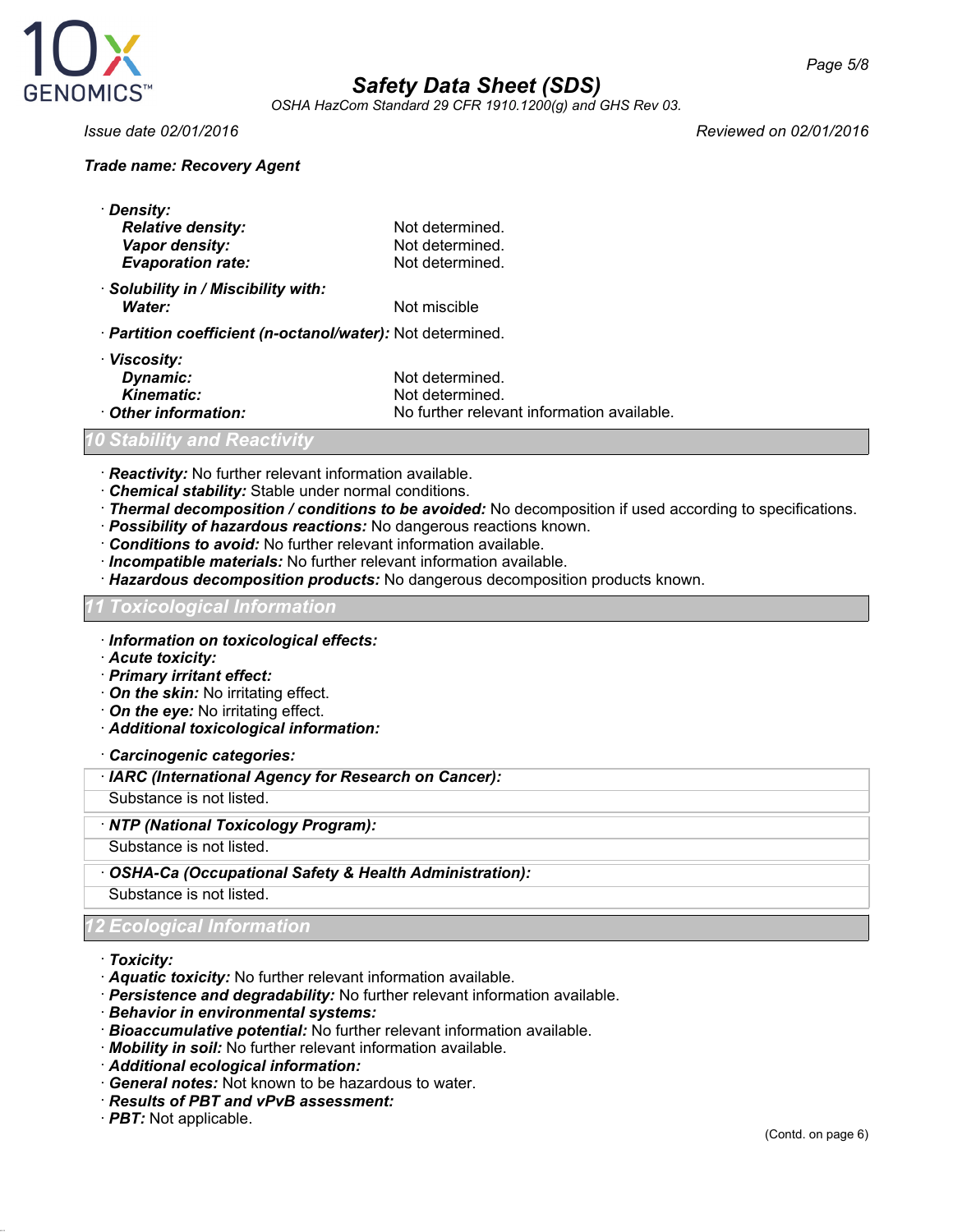

*OSHA HazCom Standard 29 CFR 1910.1200(g) and GHS Rev 03.*

#### *Trade name: Recovery Agent*

- · *vPvB:* Not applicable.
- · *Other adverse effects:* No further relevant information available.

#### *13 Disposal Considerations*

- · *Waste treatment methods:*
- · *Recommendation:* Recycle or dispose with household trash.
- · *Uncleaned packagings:*
- · *Recommendation:* Disposal must be made according to official regulations.

#### \* *14 Transport Information*

- · *UN-Number:*
- · *DOT* NA1993
- · **ADR, ADN, IMDG, IATA** Non-Regulated Material
- · *UN proper shipping name:*
- · *DOT* COMBUSTIBLE LIQUID, N.O.S (1H,1H,2H,2H-Perfluoro-1-
- · ADR, ADN, IMDG, IATA
- · *Transport hazard class(es):*
- · *DOT*



| <b>COMBUSTIBLE</b>                         |                        |  |
|--------------------------------------------|------------------------|--|
| · Class:                                   | 3 Combustible liquids  |  |
| · Label:                                   | 3                      |  |
| · ADR, ADN, IMDG, IATA                     |                        |  |
| · Class:                                   | Non-Regulated Material |  |
| · Packing group:                           |                        |  |
| · ADR, IMDG, IATA                          | Non-Regulated Material |  |
| $\cdot$ Environmental hazards:             | Not applicable.        |  |
| · Special precautions for user:            | Not applicable.        |  |
| Transport in bulk according to Annex II of |                        |  |
| <b>MARPOL73/78 and the IBC Code:</b>       | Not applicable.        |  |

octanol)<br>Non-Regulated Material

· *Transport/Additional information:*

· *DOT*

· *Quantity limitations:* On passenger aircraft/rail: 60 L On cargo aircraft only: 220 L<br>Non-Regulated Material **· UN "Model Regulation":** 

\* *15 Regulatory Information*

· *Safety, health and environmental regulations/legislation specific for the substance or mixture:* · *SARA (Superfund Amendments and Reauthorization):*

· *Section 355 (extremely hazardous substances):*

Substance is not listed.

· *Section 313 (Specific toxic chemical listings):*

Substance is not listed.

(Contd. on page 7)

*Issue date 02/01/2016 Reviewed on 02/01/2016*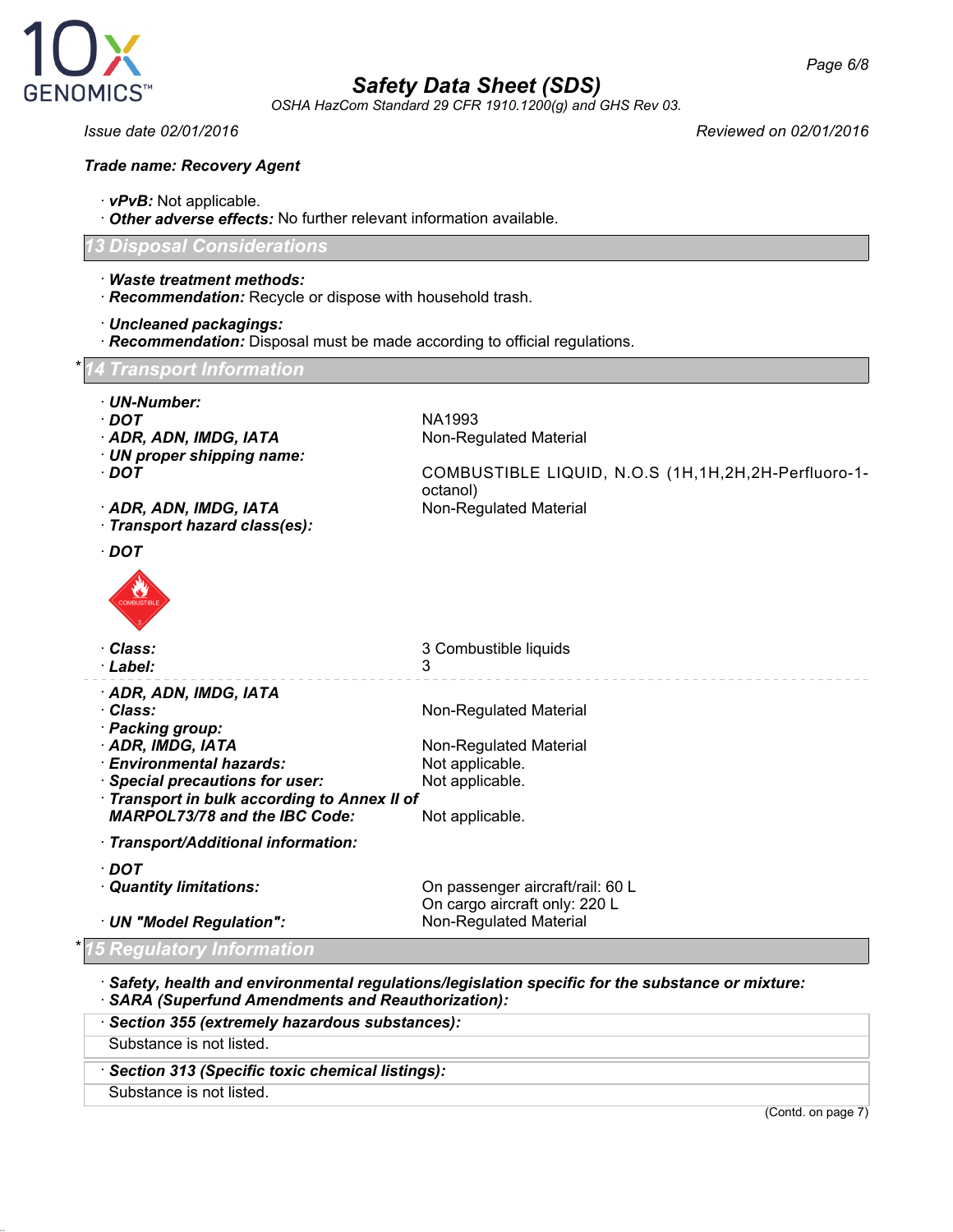

*OSHA HazCom Standard 29 CFR 1910.1200(g) and GHS Rev 03.*

*Issue date 02/01/2016 Reviewed on 02/01/2016*

#### *Trade name: Recovery Agent*

|  |  |  | · TSCA (Toxic Substances Control Act): |
|--|--|--|----------------------------------------|
|--|--|--|----------------------------------------|

- Substance is listed.
- · *California Proposition 65:*
- · *Chemicals known to cause cancer:*
- Substance is not listed.

· *Chemicals known to cause reproductive toxicity for females:*

- Substance is not listed.
- · *Chemicals known to cause reproductive toxicity for males:*
- Substance is not listed.
- · *Chemicals known to cause developmental toxicity:*
- Substance is not listed.
- · *Carcinogenic categories:*
- · *EPA (Environmental Protection Agency):*

Substance is not listed.

· *TLV (Threshold Limit Value established by ACGIH):*

Substance is not listed.

· *NIOSH-Ca (National Institute for Occupational Safety and Health):*

Substance is not listed.

· *GHS label elements*

The substance is classified and labeled according to the Globally Harmonized System (GHS). · *Hazard pictograms:*



· *Signal word:* Warning

· *Hazard-determining components of labeling:* **Proprietary** · *Hazard statements:* Combustible liquid. Causes skin irritation. Causes serious eye irritation. May cause respiratory irritation. · *Precautionary statements:* Keep away from flames and hot surfaces. – No smoking. Avoid breathing dust/fume/gas/mist/vapors/spray. Use only outdoors or in a well-ventilated area. Wear protective gloves / eye protection / face protection. Wear protective gloves. Wear eye protection / face protection. Wash thoroughly after handling. If in eyes: Rinse cautiously with water for several minutes. Remove contact lenses, if present and easy to do. Continue rinsing. Specific treatment (see supplementary first aid instructions on this Safety Data Sheet). IF INHALED: Remove person to fresh air and keep comfortable for breathing.